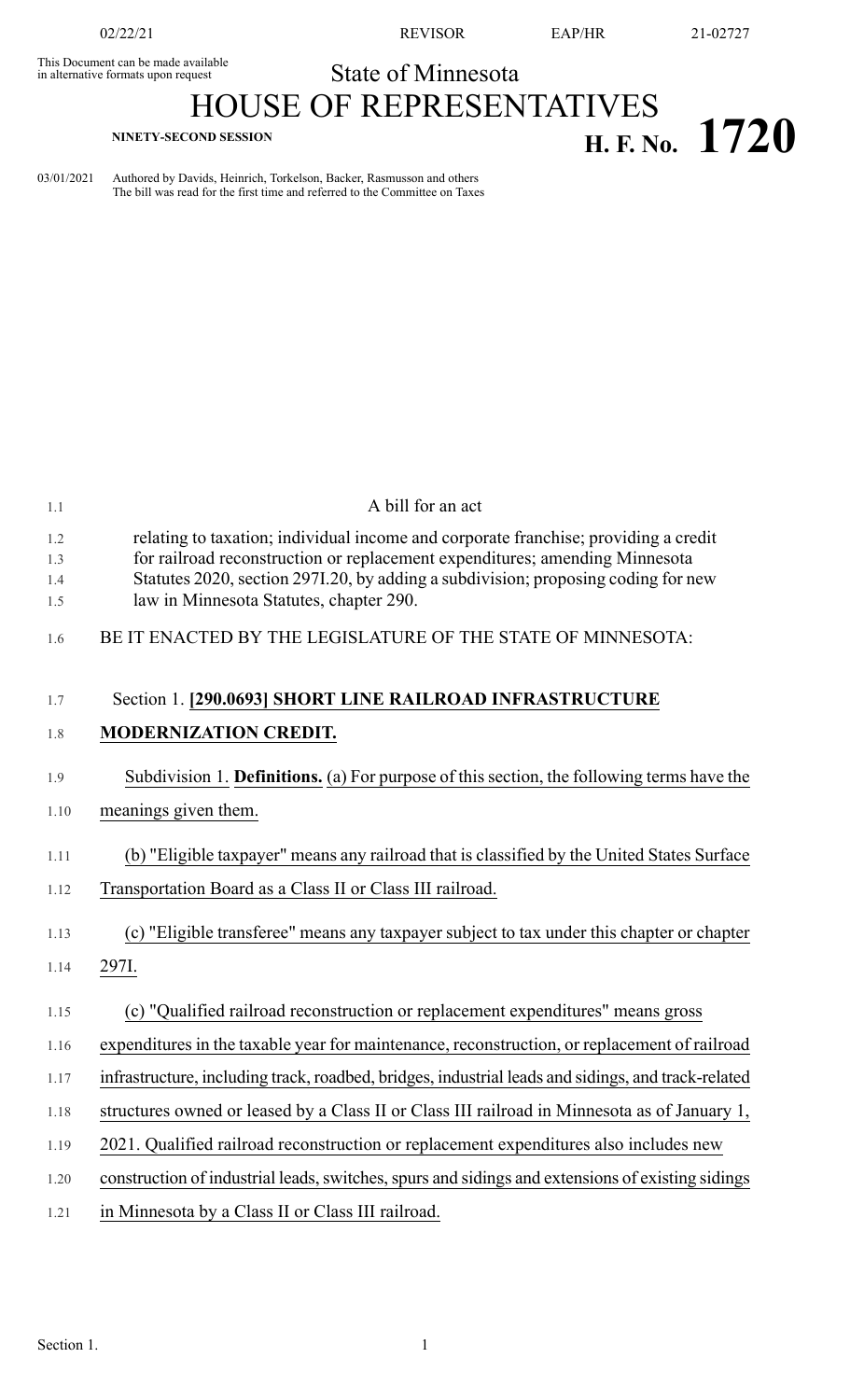| 2.1  | Subd. 2. Credit allowed; limitation; carryover. (a) An eligible taxpayer is allowed a           |
|------|-------------------------------------------------------------------------------------------------|
| 2.2  | credit against the tax due under this chapter equal to 50 percent of the taxpayer's qualified   |
| 2.3  | railroad reconstruction or replacement expenditures.                                            |
| 2.4  | (b) A taxpayer's credit under this section may not exceed the lesser of:                        |
| 2.5  | (1) the taxpayer's liability for tax under this chapter; or                                     |
| 2.6  | (2) the amount equal to \$5,000 multiplied by the number of miles of railroad track owned       |
| 2.7  | or leased within the state by the eligible taxpayer as of the close of the taxable year for     |
| 2.8  | which the credit is claimed.                                                                    |
| 2.9  | (c) If the amount of the credit determined under this section for any taxable year exceeds      |
| 2.10 | the limitation under paragraph (b), the excess is a credit carryover to each of the five        |
| 2.11 | succeeding taxable years. The entire amount of the excess unused credit for the taxable year    |
| 2.12 | must be carried first to the earliest of the taxable years to which the credit may be carried   |
| 2.13 | and then to each successive year to which the credit may be carried. The amount of the          |
| 2.14 | unused credit that may be added under this paragraph must not exceed the taxpayer's liability   |
| 2.15 | for tax less the credit for the taxable year.                                                   |
| 2.16 | Subd. 3. Transferability; written agreement required; credit certificate. (a) An                |
| 2.17 | eligible taxpayer may transfer the credit allowed under this section by written agreement       |
| 2.18 | to an eligible transferee at any time during the five years following the taxable year in which |
| 2.19 | the qualified expenditures are incurred.                                                        |
| 2.20 | (b) The eligible taxpayer and the eligible transferee must jointly file a copy of the written   |
| 2.21 | transfer agreement with the commissioner within 30 days of the transfer. The written            |
| 2.22 | agreement must contain the name, address, and taxpayer identification number of the parties     |
| 2.23 | to the transfer; the taxable year the eligible taxpayer incurred the qualified expenditures;    |
| 2.24 | the amount of credit being transferred; and the taxable year or years for which the transferred |
| 2.25 | credit maybe claimed.                                                                           |
| 2.26 | (c) The commissioner must issue a credit certificate to the transferee within 30 days of        |
| 2.27 | the joint filing of a copy of the written transfer agreement with the commissioner.             |
| 2.28 | Subd. 4. Partnerships; multiple owners. Credits granted or transferred to a partnership,        |
| 2.29 | a limited liability company taxed as a partnership, an S corporation, or multiple owners of     |
| 2.30 | property are passed through to the partners, members, shareholders, or owners, respectively,    |
| 2.31 | pro rata to each partner, member, shareholder, or owner based on their share of the entity's    |
| 2.32 | assets or as specially allocated in their organizational documents or any other executed        |
| 2.33 | agreement, as of the last day of the taxable year.                                              |